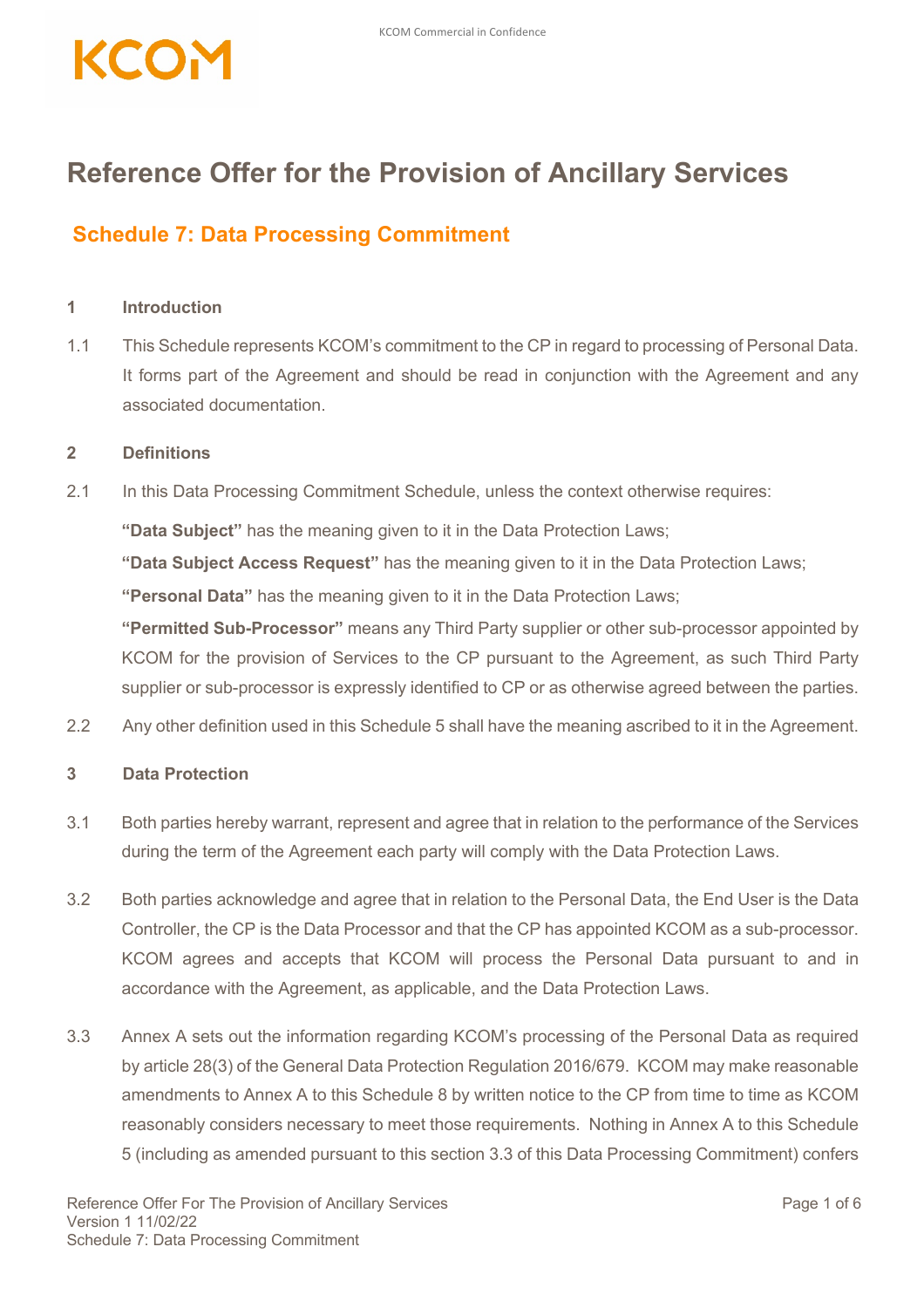

any right or imposes any obligation on either the CP or KCOM.

- 3.4 KCOM shall:
	- (a) only process the Personal Data for the purposes of performing its obligations under the Agreement, as applicable, and in accordance with the CP's documented instructions;
	- (b) not transfer the Personal Data outside of the EEA, unless permitted to do so as follows:
		- (i) in provision of the Services to the relevant Permitted Sub-Processor, subject to ensuring that either: (a) such Permitted Sub-Processor implements appropriate technical and organisational measures to safeguard against unauthorised and unlawful processing of Personal Data and to ensure a level of security appropriate to the risk; or (b) the Sub-Processor enters into the Standard Contractual Clauses for the Processing and transfer of Personal Data outside of the EEA with the CP; or
		- (ii) with the CP's prior written consent; and/or
		- (iii) if required to do so by any legislation or regulation, in which case KCOM shall inform the CP of such requirement if KCOM is able to do so;
	- (c) ensure that all of its employees who process the Personal Data are subject to an obligation of confidentiality in relation to the Personal Data;
	- (d) implement appropriate technical and organisational measures to safeguard against unauthorised and unlawful processing of Personal Data and to ensure a level of security appropriate to the risk, including but not limited to:
		- (i) pseudonymising and encrypting Personal Data, as appropriate;
		- (ii) ensuring the ongoing confidentiality, integrity, availability and resilience of its processing systems and services;
		- (iii) enabling the restoration, availability and access to Personal Data in a timely manner in the event of a physical or technical incident and, without prejudice to the foregoing, in accordance with any service level agreement between KCOM and the CP;
		- (iv) regularly testing, assessing and evaluating the effectiveness of the technical and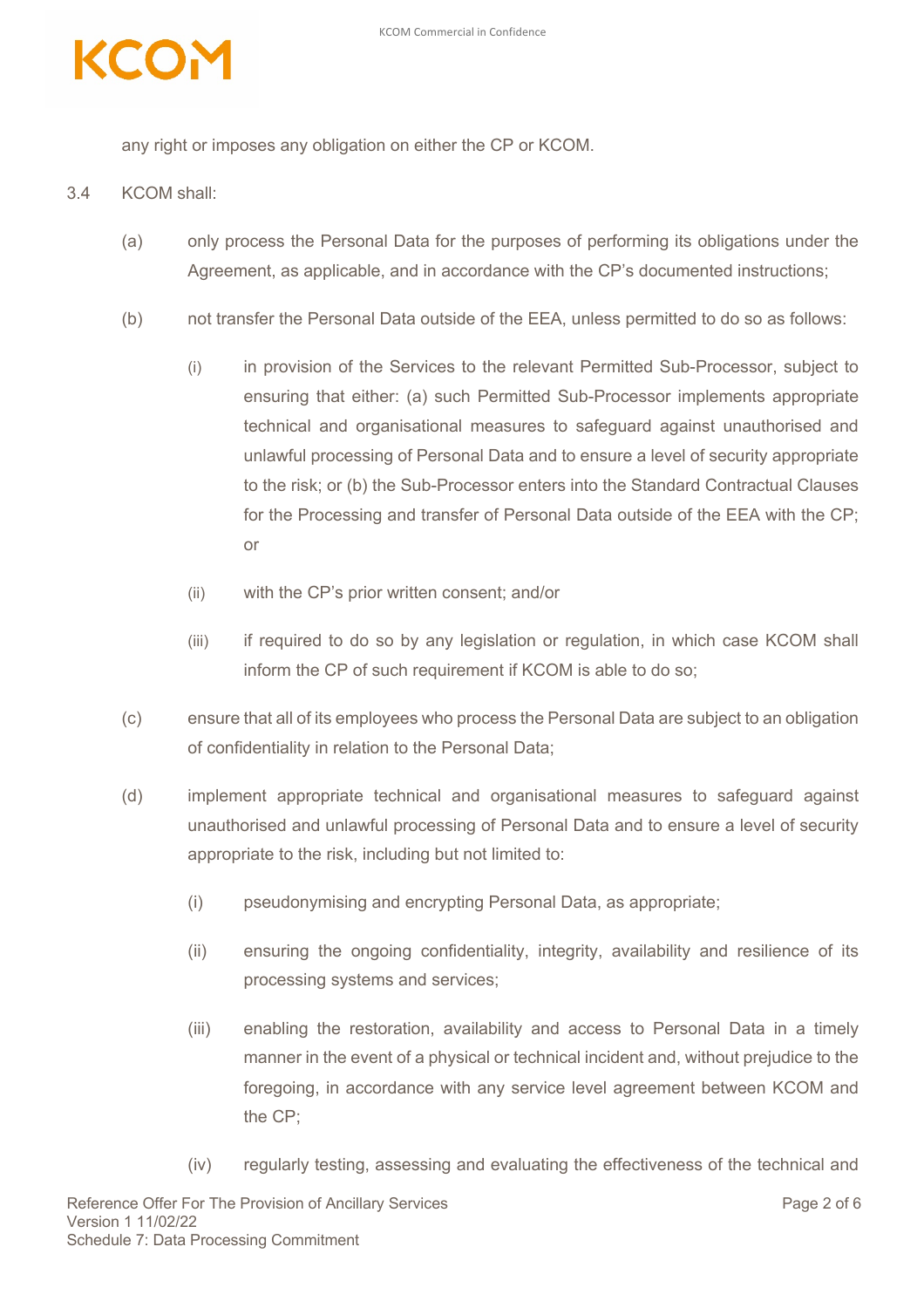

organisational measures for ensuring the security of the processing; and

- (v) taking steps to ensure that any of KCOM's employees who have access to Personal Data do so in accordance with KCOM's rights and obligations as expressly detailed in this Data Processing Commitment or otherwise on the CP's express written instructions unless otherwise required by legislation or other applicable regulation;
- (e) inform the CP of any new sub-processor and/or change of a Permitted Sub-Processor. The CP shall inform KCOM within five (5) Working Days of any objection to such appointment or change. If the CP does not raise any such objection, KCOM shall ensure that such sub-processors shall comply with the provisions of this Schedule or terms which are substantially similar;
- (f) assist the CP in the timely response to requests from Data Subjects exercising their rights, including but not limited to:
	- (i) where KCOM is required to assist the CP with a Data Subject Access Request received by either the CP or the End User, responding to such request for assistance within twenty (20) days of receiving notice of such request from the CP;
	- (ii) where KCOM receives a Data Subject Access Request directly from the Data Subject, KCOM shall notify the CP within one (1) Working Day after receipt and shall respond to the Data Subject within the time limits specified within the Data Protection Laws and where the CP or End User is required to assist Us with such Data Subject Access Request, the CP shall coordinate a response with the End User and shall respond to KCOM within twenty (20) days of receiving notice of such request from KCOM;
	- (iii) assisting the CP, as applicable, with a request for access, rectification and/or erasure by a Data Subject; and
	- (iv) enabling the CP to comply with a request for data portability of a Data Subject;
- (g) assist the CP in complying with its obligations relating to security of Personal Data as set out in the Agreement, as applicable, or as otherwise may be reasonably requested by the CP, including but not limited to: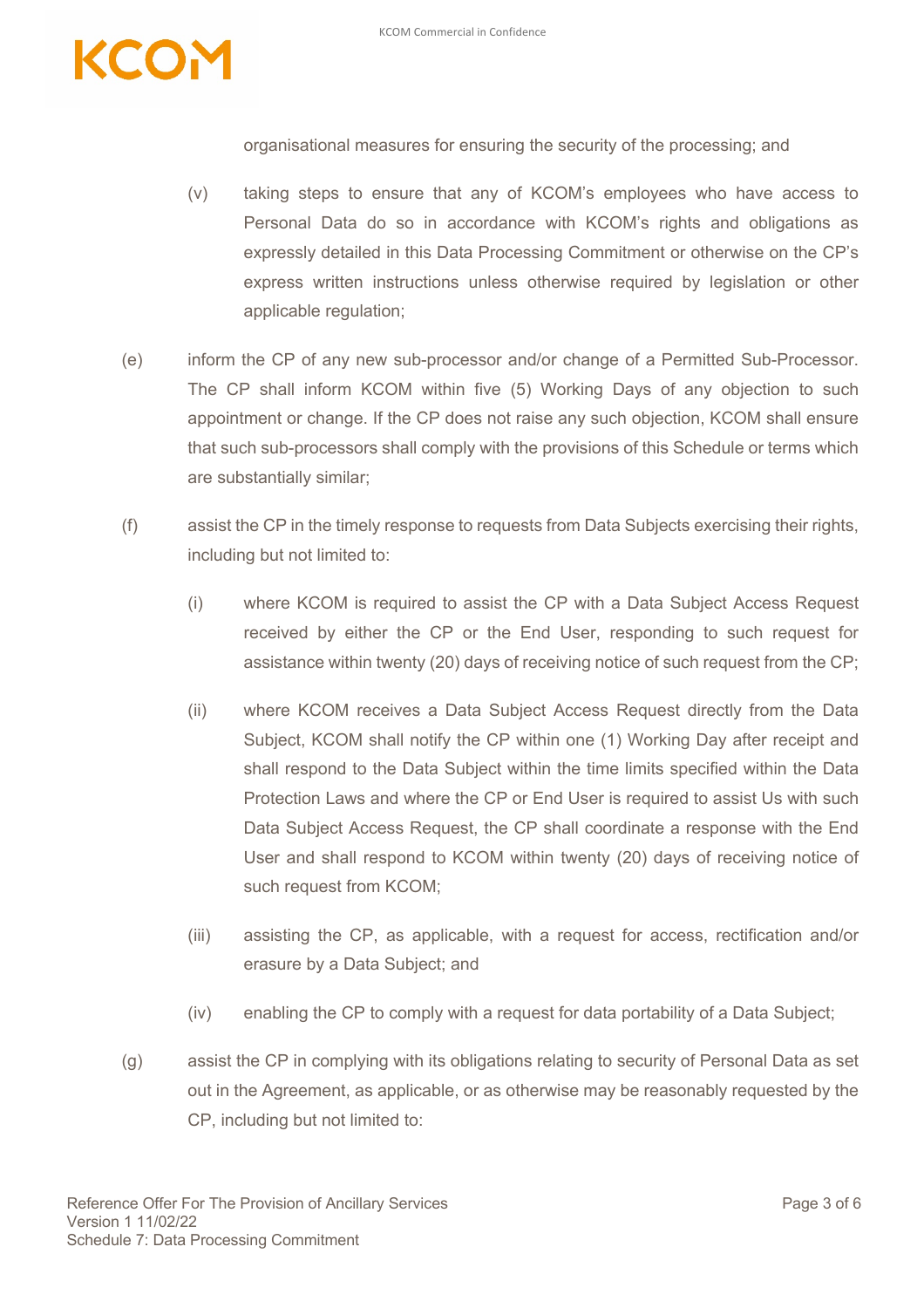- (i) notifying the CP of any Personal Data breach as soon as reasonably practicable and no later than twenty four (24) hours after KCOM becomes aware of the breach (such notice by email and/or telephone and followed up by email), and including all relevant detail. KCOM agrees and accepts that the CP may use any detail included in the notification of a Personal Data breach, or otherwise given in its communication to Data Subjects, to the extent that such information does not breach the rights of any other individual;
- (ii) at the CP's request and expense assisting with the communication to the Supervisory Authorities, the End User and/or Data Subjects following a Personal Data breach and/or implementing any measures required as a result of such breach;
- (iii) at the CP's request and expense, consulting with the Supervisory Authorities and/or assisting the CP to consult with the Supervisory Authorities, including providing the CP with any information relating to KCOM's processing of Personal Data and/or KCOM's compliance with the Data Protection Laws as the CP may reasonably request.
- (h) upon the expiry or termination of the Agreement, delete or return all Personal Data to the CP (as requested by the CP), unless otherwise required or permitted by Data Protection Laws and provide written confirmation in this respect;
- (i) make available to the CP all information reasonably necessary to enable the CP to demonstrate compliance with their obligations under the Data Protection Laws, including such records of all categories of processing carried out on the CP's behalf, as such is requested;
- (j) co-operate with any request of the Supervisory Authority;
- (k) allow the CP to undertake audits of KCOM on 30 days' notice and at KCOM'S expense, subject to any reasonable requests KCOM may have regarding the timing and conduct of such audit (including, without limitation, such audits to be conducted during Working Hours and allowing KCOM to supervise such audit), to ensure KCOM's compliance with this Schedule;
- (l) contribute to any audits or inspections carried out on the CP by any Supervisory Authority or any End User, as such contribution and/or inspection is reasonably necessary to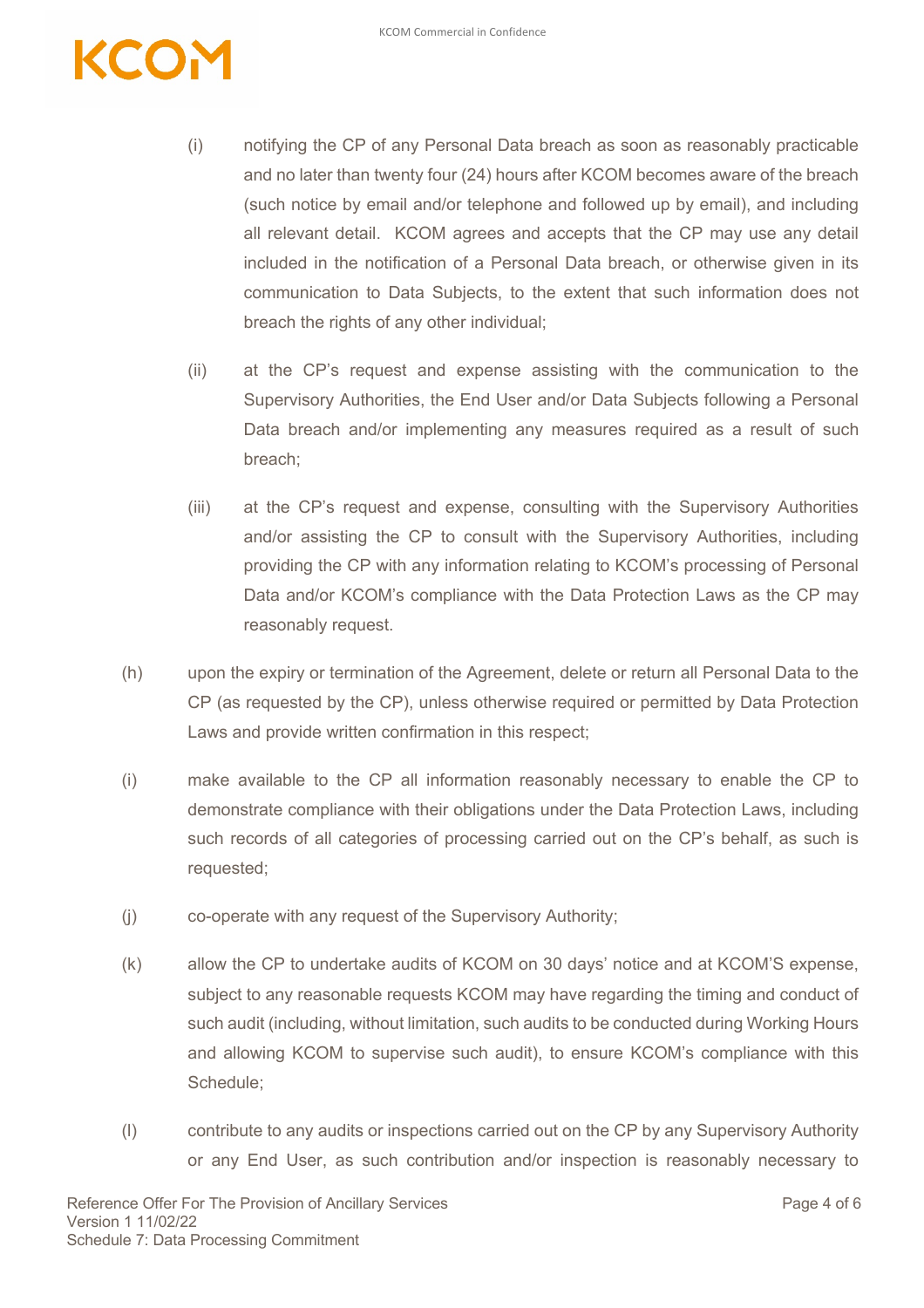demonstrate compliance with the CP's obligations and/or KCOM's obligations in this Data Processing Commitment, subject always to the provisions in Section 3.3(k) above;

- (m) at the CP's expense, implement any reasonable recommendations and/or remedial actions necessary to ensure compliance with the provisions of this Schedule and/or the Data Protection Laws, as such recommendations and/or remedial actions are deemed necessary by the CP (acting reasonably) or any Supervisory Authority, as applicable, following an audit or inspection in accordance with Section 3.3(l) above, or otherwise as the CP deems reasonably necessary.
- (n) Subject to Clause 12 of the Agreement, each party shall indemnify the other party in the event of any claim by a Third Party arising as a consequence of the other party's breach of this Data Processing Commitment and/or Data Protection Laws.

### **4 General**

4.1 KCOM shall be entitled to amend this Data Processing Commitment either: (i) immediately to ensure its commitment is in compliance with Data Protection Laws; or (ii) upon giving the CP 30 days' prior written notice of such change, provided that such change shall not (in KCOM's reasonable opinion) cause a material detrimental effect to the CP.